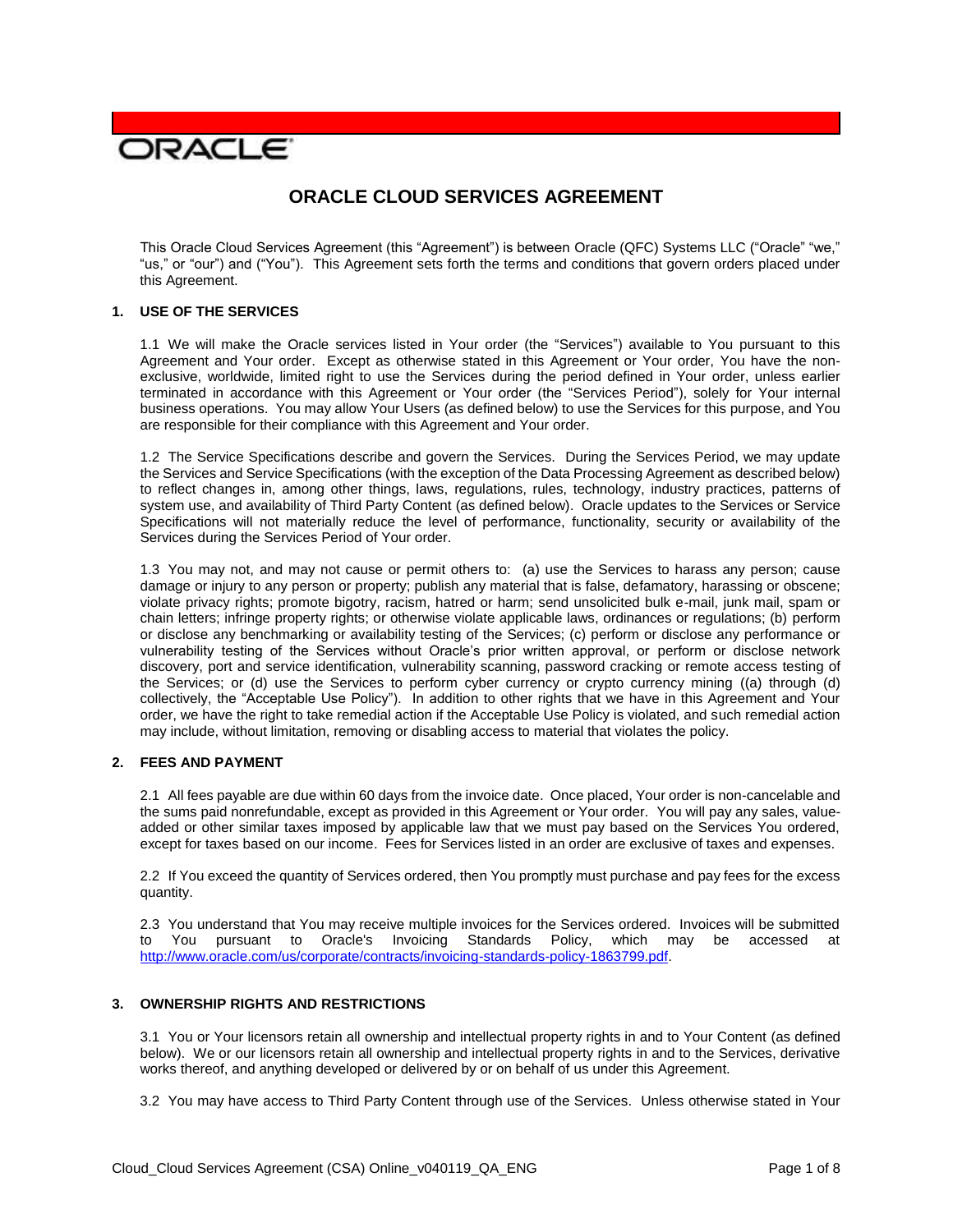order, all ownership and intellectual property rights in and to Third Party Content and the use of such content is governed by separate third party terms between You and the third party.

 3.3 You grant us the right to host, use, process, display and transmit Your Content to provide the Services pursuant to and in accordance with this Agreement and Your order. You have sole responsibility for the accuracy, quality, integrity, legality, reliability, and appropriateness of Your Content, and for obtaining all rights related to Your Content required by Oracle to perform the Services.

 3.4 You may not, and may not cause or permit others to: (a) modify, make derivative works of, disassemble, decompile, reverse engineer, reproduce, republish, download, or copy any part of the Services (including data structures or similar materials produced by programs) unless required to be permitted by law for interoperability (b) access or use the Services to build or support, directly or indirectly, products or services competitive to Oracle; or (c) license, sell, transfer, assign, distribute, outsource, permit timesharing or service bureau use of, commercially exploit, or make available the Services to any third party except as permitted by this Agreement or Your order.

#### **4. NONDISCLOSURE**

 4.1 By virtue of this Agreement, the parties may disclose to each other information that is confidential ("Confidential Information"). Confidential Information shall be limited to the terms and pricing under this Agreement and Your order, Your Content residing in the Services, and all information clearly identified as confidential at the time of disclosure.

time of disclosure.<br>4.2 A party's Confidential Information shall not include information that: (a) is or becomes a part of the public domain through no act or omission of the other party; (b) was in the other party's lawful possession prior to the disclosure and had not been obtained by the other party either directly or indirectly from the disclosing party; (c) is lawfully disclosed to the other party by a third party without restriction on the disclosure; or (d) is independently developed by the other party.

developed by the other party.<br>4.3 Each party agrees not to disclose the other party's Confidential Information to any third party other than as set forth in the following sentence for a period of five years from the date of the disclosing party's disclosure of the Confidential Information to the receiving party; however, we will protect the confidentiality of Your Content residing in the Services for as long as such information resides in the Services. Each party may disclose Confidential Information only to those employees, agents or subcontractors who are required to protect it against unauthorized disclosure in a manner no less protective than required under this Agreement, and each party may disclose the other party's Confidential Information in any legal proceeding or to a governmental entity as required by law. We will protect the confidentiality of Your Content residing in the Services in accordance with the Oracle security practices defined as part of the Service Specifications applicable to Your order.

# **5. PROTECTION OF YOUR CONTENT**

 5.1 In order to protect Your Content provided to Oracle as part of the provision of the Services, Oracle will comply with the applicable administrative, physical, technical and other safeguards, and other applicable aspects of system and content management, available at http://www.oracle.com/us/corporate/contracts/cloud-services/index.html.

and content management, available at <u>http://www.oracle.com/us/corporate/contracts/cloud-services/index.html</u>.<br>5.2 To the extent Your Content includes Personal Data (as that term is defined in the applicable data privacy policies and the Data Processing Agreement (as that term is defined below)), Oracle will furthermore comply with the following:

- a. the a. the relevant Oracle privacy policies applicable to the Services, available at [http://www.oracle.com/us/legal/privacy/overview/index.html;](http://www.oracle.com/us/legal/privacy/overview/index.html) and
- b. the applicable version of the Data Processing Agreement for Oracle Services (the "Data Processing Agreement"), unless stated otherwise in Your order. The version of the Data Processing Agreement applicable to Your order (a) is available at [https://www.oracle.com/corporate/contracts/cloud](https://www.oracle.com/corporate/contracts/cloud-services/contracts.html#data-processing)[services/contracts.html#data-processing](https://www.oracle.com/corporate/contracts/cloud-services/contracts.html#data-processing) and is incorporated herein by reference, and (b) will remain in force during the Services Period of Your order. In the event of any conflict between the terms of the Data Processing Agreement and the terms of the Service Specifications (including any applicable Oracle privacy policies), the terms of the Data Processing Agreement shall take precedence.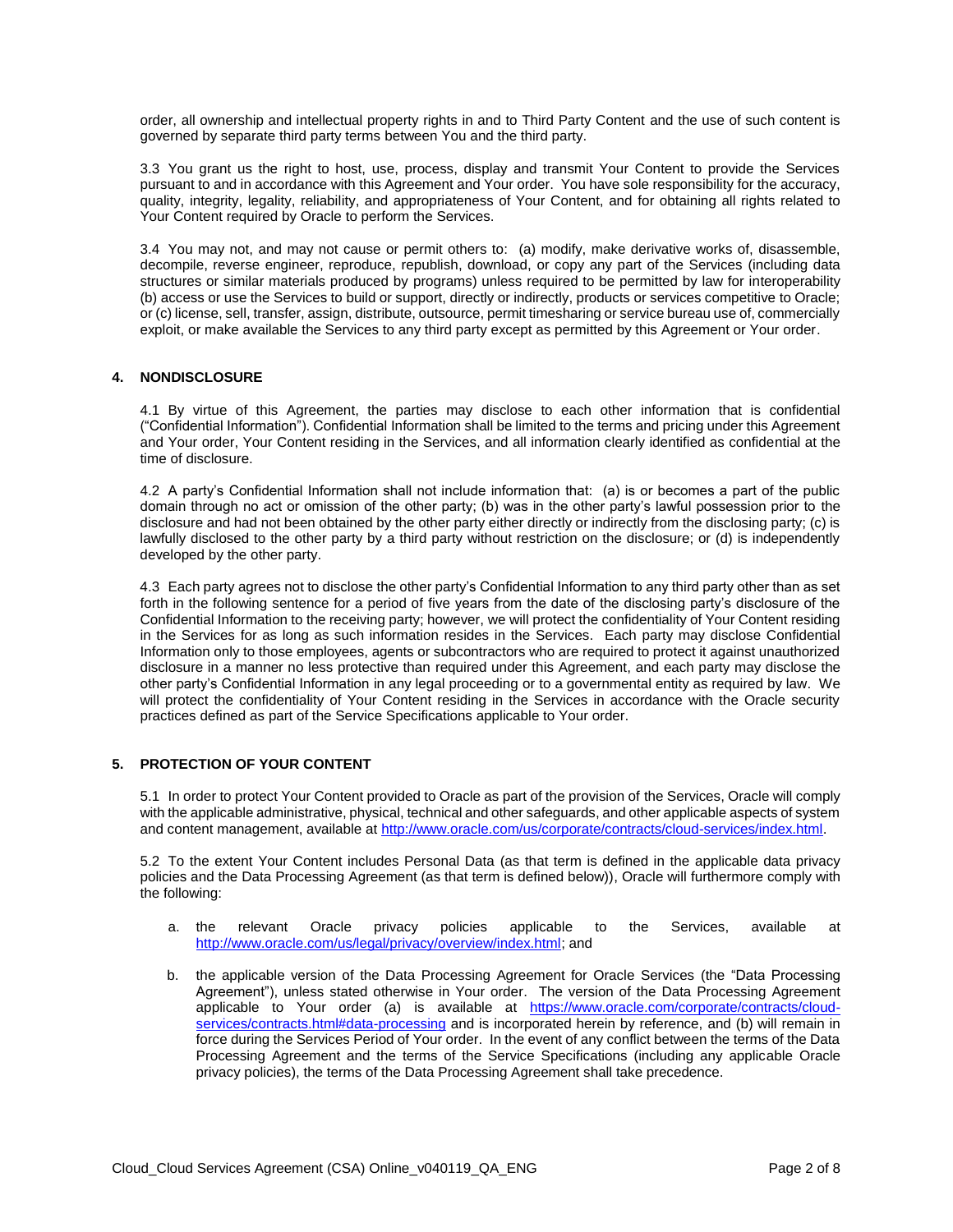5.3 Without prejudice to Sections 5.1 and 5.2 above, You are responsible for (a) any required notices, consents and/or authorizations related to Your provision of, and our processing of, Your Content (including any Personal Data) as part of the Services, (b) any security vulnerabilities, and the consequences of such vulnerabilities, arising routines contained in Your Content, and (c) any use by You or Your Users of the Services in a manner that is inconsistent with the terms of this Agreement. To the extent You disclose or transmit Your Content to a third party, we are no longer responsible for the security, integrity or confidentiality of such content outside of Oracle's control. from Your Content, including, without limitation, any viruses, Trojan horses, worms or other harmful programming

 5.4 Unless otherwise specified in Your order (including in the Service Specifications), Your Content may not include any sensitive or special data that imposes specific data security or data protection obligations on Oracle in addition to or different from those specified in the Service Specifications. If available for the Services, You may purchase additional services from us (e.g., Oracle Payment Card Industry Compliance Services) designed to address specific data security or data protection requirements applicable to such sensitive or special data You seek to include in Your Content.

# **6. WARRANTIES, DISCLAIMERS AND EXCLUSIVE REMEDIES**

 6.1 Each party represents that it has validly entered into this Agreement and that it has the power and authority to do so. We warrant that during the Services Period we will perform the Services using commercially reasonable care and skill in all material respects as described in the Service Specifications. If the Services provided to You were not performed as warranted, You must promptly provide us with a written notice that describes the deficiency in the Services (including, as applicable, the service request number notifying us of the deficiency in the Services).

 6.2 WE DO NOT WARRANT THAT THE SERVICES WILL BE PERFORMED ERROR-FREE OR UNINTERRUPTED, THAT WE WILL CORRECT ALL SERVICES ERRORS, OR THAT THE SERVICES WILL MEET YOUR REQUIREMENTS OR EXPECTATIONS. WE ARE NOT RESPONSIBLE FOR ANY ISSUES RELATED TO THE PERFORMANCE, OPERATION OR SECURITY OF THE SERVICES THAT ARISE FROM YOUR CONTENT OR THIRD PARTY CONTENT OR SERVICES PROVIDED BY THIRD PARTIES.

 6.3 FOR ANY BREACH OF THE SERVICES WARRANTY, YOUR EXCLUSIVE REMEDY AND OUR ENTIRE LIABILITY SHALL BE THE CORRECTION OF THE DEFICIENT SERVICES THAT CAUSED THE BREACH OF WARRANTY, OR, IF WE CANNOT SUBSTANTIALLY CORRECT THE DEFICIENCY IN A COMMERCIALLY REASONABLE MANNER, YOU MAY END THE DEFICIENT SERVICES AND WE WILL REFUND TO YOU THE FEES FOR THE TERMINATED SERVICES THAT YOU PRE-PAID TO US FOR THE PERIOD FOLLOWING THE EFFECTIVE DATE OF TERMINATION.

 6.4 TO THE EXTENT NOT PROHIBITED BY LAW, THESE WARRANTIES ARE EXCLUSIVE AND ALL OTHER ENVIRONMENTS OR FOR MERCHANTABILITY, SATISFACTORY QUALITY AND FITNESS FOR A  PARTICULAR PURPOSE. WARRANTIES OR CONDITIONS, WHETHER EXPRESS OR IMPLIED, ARE EXPRESSLY EXCLUDED, INCLUDING, WITHOUT LIMITATION, FOR SOFTWARE, HARDWARE, SYSTEMS, NETWORKS OR

# **7. LIMITATION OF LIABILITY**

 7.1 NOTHING IN THIS AGREEMENT SHALL EXCLUDE OR LIMIT EITHER PARTY'S LIABILITY FOR PERSONAL INJURY OR DEATH CAUSED BY THE NEGLIGENCE OF THAT PARTY, OR EITHER PARTY'S LIABILITY IN THE TORT OF DECEIT OR FOR FRAUDULENT MISREPRESENTATION.

 7.2 IN NO EVENT WILL EITHER PARTY OR ITS AFFILIATES BE LIABLE FOR ANY INDIRECT, CONSEQUENTIAL, INCIDENTAL, SPECIAL, PUNITIVE, OR EXEMPLARY DAMAGES, OR ANY LOSS OF REVENUE, PROFITS (EXCLUDING FEES UNDER THIS AGREEMENT), SALES, DATA, DATA USE, GOODWILL, OR REPUTATION.

 7.3 IN NO EVENT SHALL THE AGGREGATE LIABILITY OF ORACLE AND OUR AFFILIATES ARISING OUT OTHERWISE, EXCEED THE TOTAL AMOUNTS ACTUALLY PAID UNDER YOUR ORDER FOR THE SERVICES GIVING RISE TO THE LIABILITY DURING THE TWELVE (12) MONTHS IMMEDIATELY PRECEDING THE EVENT GIVING RISE TO SUCH LIABILITY. OF OR RELATED TO THIS AGREEMENT OR YOUR ORDER, WHETHER IN CONTRACT, TORT, OR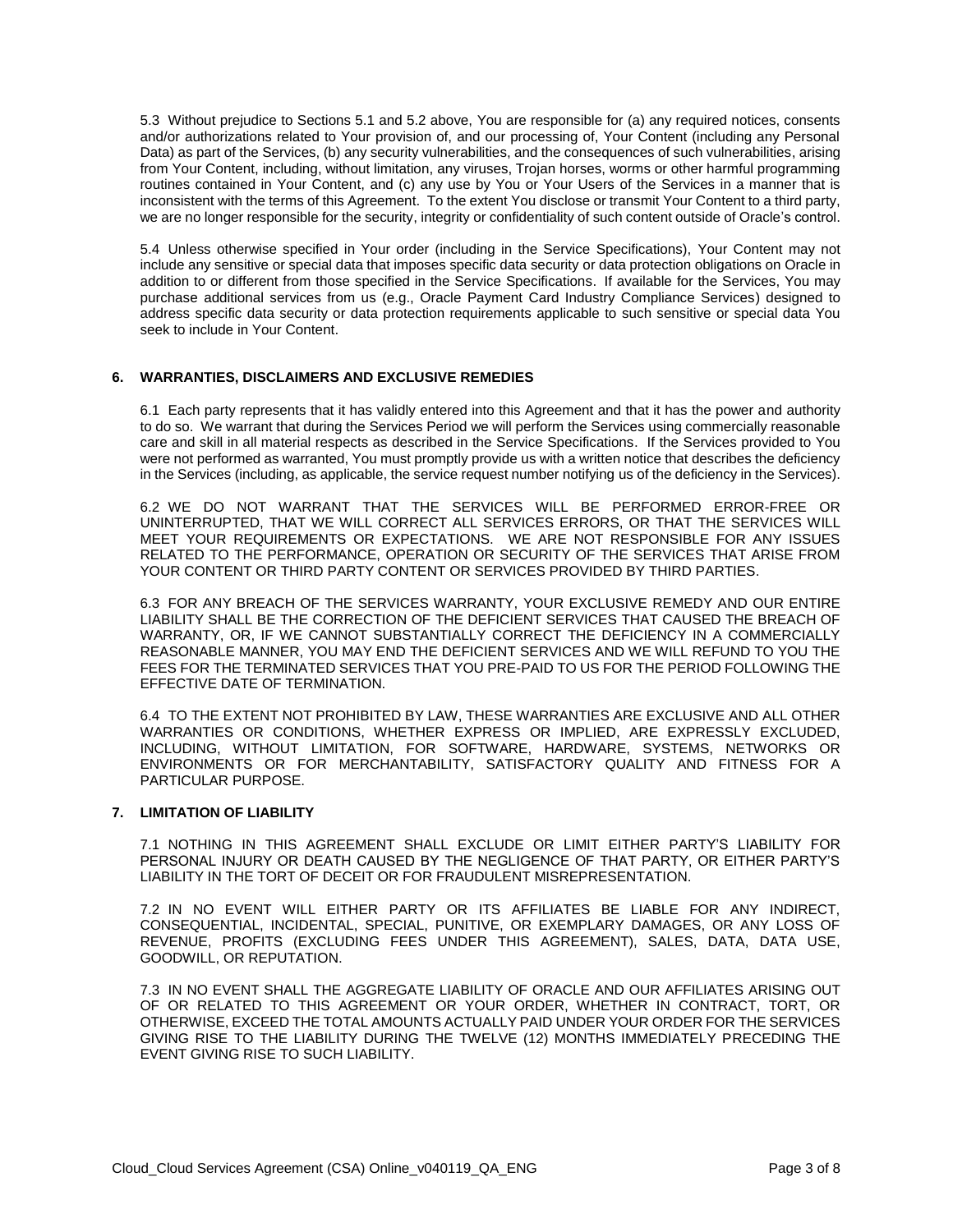# **8. INDEMNIFICATION**

 8.1 If a third party makes a claim against either You or Oracle ("Recipient" which may refer to You or us depending upon which party received the Material), that any information, design, specification, instruction, software, service, data, hardware, or material (collectively, "Material") furnished by either You or us ("Provider" which may refer to You or us depending on which party provided the Material) and used by the Recipient infringes the third party's intellectual property rights, the Provider, at the Provider's sole cost and expense, will defend the Recipient against the claim and indemnify the Recipient from the damages, liabilities, costs and expenses awarded by the court to the third party claiming infringement or the settlement agreed to by the Provider, if the Recipient does the following:

- a. notifies the Provider promptly in writing, not later than 30 days after the Recipient receives notice of the claim (or sooner if required by applicable law);
- b. gives the Provider sole control of the defense and any settlement negotiations; and
- b. gives the Provider sole control of the defense and any settlement negotiations; and<br>c. gives the Provider the information, authority and assistance the Provider needs to defend against or settle the claim.

 8.2 If the Provider believes or it is determined that any of the Material may have violated a third party's intellectual property rights, the Provider may choose to either modify the Material to be non-infringing (while substantially preserving its utility or functionality) or obtain a license to allow for continued use, or if these alternatives are not commercially reasonable, the Provider may end the license for, and require return of, the applicable Material and refund any unused, prepaid fees the Recipient may have paid to the other party for such Material. If such return materially affects our ability to meet obligations under the relevant order, then we may, upon 30 days prior written notice, terminate the order. If such Material is third party technology and the terms of the third party license do not allow us to terminate the license, then we may, upon 30 days prior written notice, end the Services associated with such Material and refund any unused, prepaid fees for such Services.

such Material and refund any unused, prepaid fees for such Services.<br>8.3 The Provider will not indemnify the Recipient if the Recipient (a) alters the Material or uses it outside the scope of use identified in the Provider's user or program documentation or Service Specifications, or (b) uses a version of the Material which has been superseded, if the infringement claim could have been avoided by using an unaltered current version of the Material which was made available to the Recipient. The Provider will not indemnify the Recipient to the extent that an infringement claim is based upon any Material not furnished by the Provider. We will not indemnify You to the extent that an infringement claim is based on Third Party Content or any Material from a third party portal or other external source that is accessible or made available to You within or by the Services (e.g., a social media post from a third party blog or forum, a third party Web page accessed via a hyperlink, marketing data from third party data providers, etc.).

8.4 This Section 8 provides the parties' exclusive remedy for any infringement claims or damages.

# **9. TERM AND TERMINATION**

- 9.1 This Agreement is valid for the order which this Agreement accompanies.
- 9.1 This Agreement is valid for the order which this Agreement accompanies.<br>9.2 Services shall be provided for the Services Period defined in Your order.

 9.3 We may suspend Your or Your Users' access to, or use of, the Services if we believe that (a) there is a significant threat to the functionality, security, integrity, or availability of the Services or any content, data, or applications in the Services; (b) You or Your Users are accessing or using the Services to commit an illegal act; or (c) there is a violation of the Acceptable Use Policy. When reasonably practicable and lawfully permitted, we will provide You with advance notice of any such suspension. We will use reasonable efforts to re-establish the Services promptly after we determine that the issue causing the suspension has been resolved. During any suspension period, we will make Your Content (as it existed on the suspension date) available to You. Any suspension under this Section shall not excuse You from Your obligation to make payments under this Agreement.

 9.4 If either of us breaches a material term of this Agreement or any order and fails to correct the breach within 30 days of written specification of the breach, then the breaching party is in default and the non-breaching party may terminate (a) in the case of breach of any order, the order under which the breach occurred; or (b) in the case of breach of the Agreement, the Agreement and any orders that have been placed under the Agreement. If we terminate any orders as specified in the preceding sentence, You must pay within 30 days all amounts that have accrued prior to such termination, as well as all sums remaining unpaid for the Services under such order(s) plus related taxes and expenses. Except for nonpayment of fees, the nonbreaching party may agree in its sole discretion to extend the 30 day period for so long as the breaching party continues reasonable efforts to cure the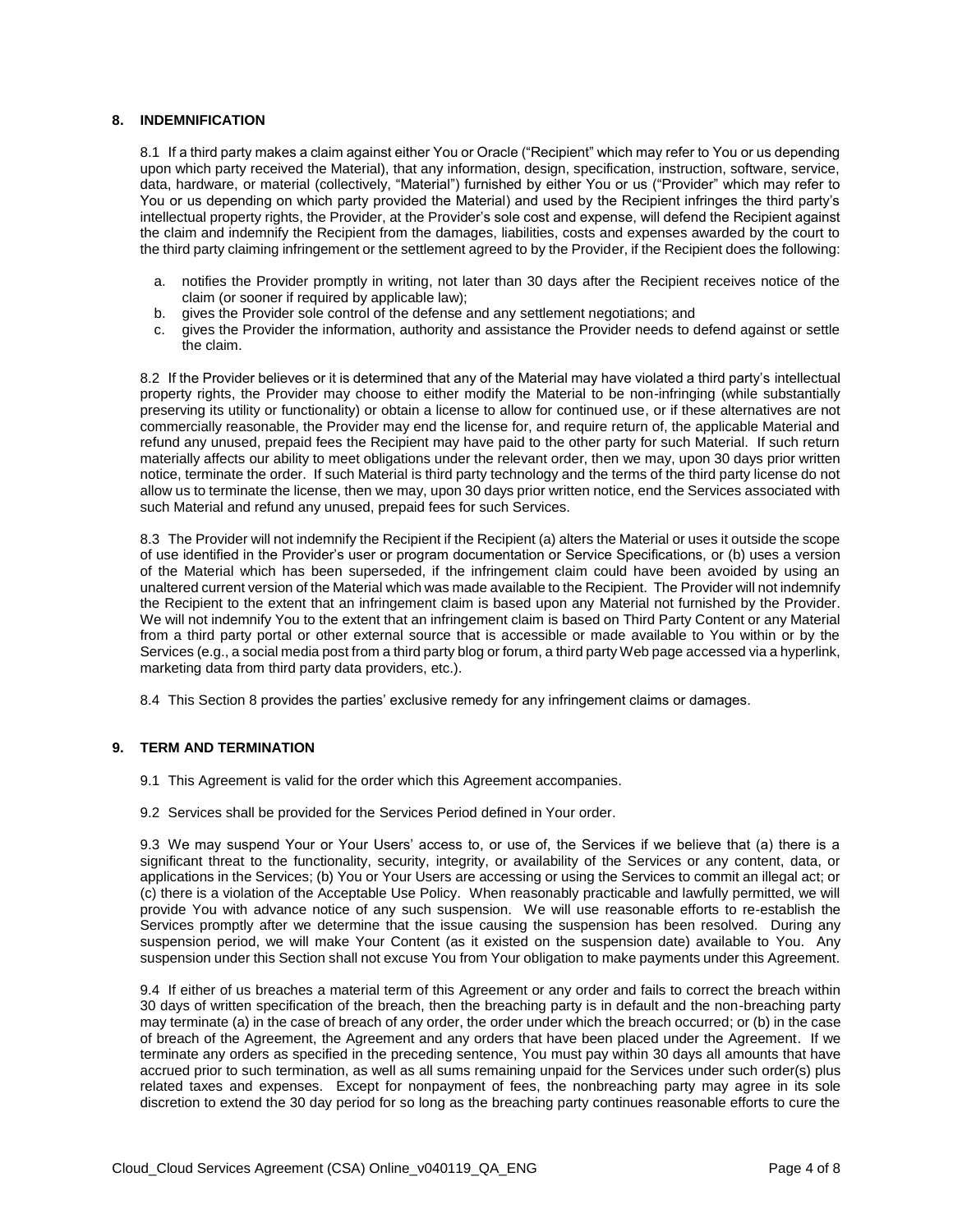breach. You agree that if You are in default under this Agreement, You may not use those Services ordered.

 9.5 At the end of the Services Period, we will make Your Content (as it existed at the end of the Services Period) available for retrieval by You during a retrieval period set out in the Service Specifications. At the end of such retrieval period, and except as may be required by law, we will delete or otherwise render unrecoverable any of Your Content that remains in the Services. Our data deletion practices are described in more detail in the Service Specifications.

Specifications.<br>9.6 Provisions that survive termination or expiration of this Agreement are those relating to limitation of liability, indemnification, payment and others which by their nature are intended to survive.

#### **10. THIRD-PARTY CONTENT, SERVICES AND WEBSITES**

 10.1 The Services may enable You to link to, transfer Your Content or Third Party Content to, or otherwise access, third parties' websites, platforms, content, products, services, and information ("Third Party Services"). Oracle does not control and is not responsible for Third Party Services. You are solely responsible for complying with the terms of access and use of Third Party Services, and if Oracle accesses or uses any Third Party Services on Your behalf to facilitate performance of the Services, You are solely responsible for ensuring that such access and use, including through passwords, credentials or tokens issued or otherwise made available to You, is authorized by the terms of access and use for such services. If You transfer or cause the transfer of Your Content or Third Party Content from the Services to a Third Party Service or other location, that transfer constitutes a distribution by You and not by Oracle.

 10.2 Any Third Party Content we make accessible is provided on an "as-is" and "as available" basis without any warranty of any kind. You acknowledge and agree that we are not responsible for, and have no obligation to control, monitor, or correct, Third Party Content. To the extent not prohibited by law, we disclaim all liabilities arising from or related to Third Party Content.

arising from or related to Third Party Content.<br>10.3 You acknowledge that: (i) the nature, type, quality and availability of Third Party Content may change at any time during the Services Period, and (ii) features of the Services that interoperate with Third Party Services such as Facebook™, YouTube™ and Twitter™, etc., depend on the continuing availability of such third parties' respective application programming interfaces (APIs). We may need to update, change or modify the Services under this Agreement as a result of a change in, or unavailability of, such Third Party Content, Third Party Services or APIs. If any third party ceases to make its Third Party Content or APIs available on reasonable terms for the Services, as determined by us in our sole discretion, we may cease providing access to the affected Third Party Content or Third Party Services without any liability to You. Any changes to Third Party Content, Third Party Services or APIs, including their unavailability, during the Services Period does not affect Your obligations under this Agreement or the applicable order, and You will not be entitled to any refund, credit or other compensation due to any such changes.

#### **11. SERVICE MONITORING, ANALYSES AND ORACLE SOFTWARE**

 11.1 We continuously monitor the Services to facilitate Oracle's operation of the Services; to help resolve Your service requests; to detect and address threats to the functionality, security, integrity, and availability of the Services as well as any content, data, or applications in the Services; and to detect and address illegal acts or violations of the Acceptable Use Policy. Oracle monitoring tools do not collect or store any of Your Content residing in the Services, except as needed for such purposes. Oracle does not monitor, and does not address issues with, non-Oracle software provided by You or any of Your Users that is stored in, or run on or through, the Services. Information collected by Oracle monitoring tools (excluding Your Content) may also be used to assist in managing Oracle's product and service portfolio, to help Oracle address deficiencies in its product and service offerings, and for license management purposes.

 11.2 We may (i) compile statistical and other information related to the performance, operation and use of the Services, and (ii) use data from the Services in aggregated form for security and operations management, to create statistical analyses, and for research and development purposes (clauses i and ii are collectively referred to as "Service Analyses"). We may make Service Analyses publicly available; however, Service Analyses will not incorporate Your Content, Personal Data or Confidential Information in a form that could serve to identify You or any individual. We retain all intellectual property rights in Service Analyses.

 11.3 We may provide You with the ability to obtain certain Oracle Software (as defined below) for use with the Services. If we provide Oracle Software to You and do not specify separate terms for such software, then such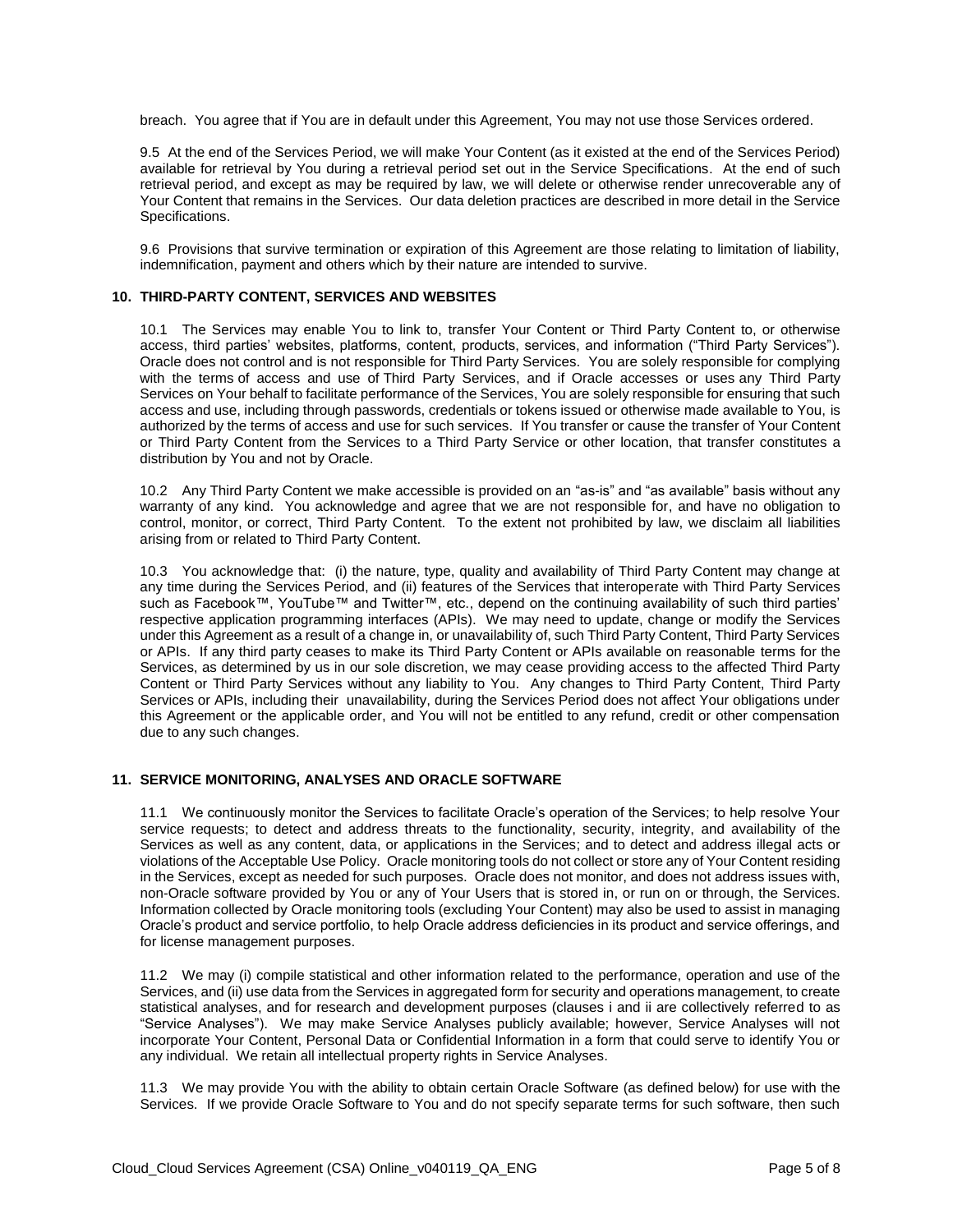Oracle Software is provided as part of the Services and You have the non-exclusive, worldwide, limited right to use such Oracle Software, subject to the terms of this Agreement and Your order (except for separately licensed elements of the Oracle Software, which separately licensed elements are governed by the applicable separate terms), solely to facilitate Your use of the Services. You may allow Your Users to use the Oracle Software for this purpose, and You are responsible for their compliance with the license terms. Your right to use any Oracle Software will terminate upon the earlier of our notice (by web posting or otherwise) or the end of the Services associated with the Oracle Software. Notwithstanding the foregoing, if Oracle Software is licensed to You under separate terms, then Your use of such software is governed by the separate terms. Your right to use any part of the Oracle Software that is licensed under the separate terms is not restricted in any way by this Agreement.

### **12. EXPORT**

 12.1 Export laws and regulations of the United States and any other relevant local export laws and regulations apply to the Services. Such export laws govern use of the Services (including technical data) and any Services deliverables provided under this Agreement, and You and we each agree to comply with all such export laws and regulations (including "deemed export" and "deemed re-export" regulations). You agree that no data, information, software programs and/or materials resulting from the Services (or direct product thereof) will be exported, directly or indirectly, in violation of these laws, or will be used for any purpose prohibited by these laws including, without limitation, nuclear, chemical, or biological weapons proliferation, or development of missile technology.

limitation, nuclear, chemical, or biological weapons proliferation, or development of missile technology.<br>12.2 You acknowledge that the Services are designed with capabilities for You and Your Users to access the Services without regard to geographic location and to transfer or otherwise move Your Content between the Services and other locations such as User workstations. You are solely responsible for the authorization and management of User accounts across geographic locations, as well as export control and geographic transfer of Your Content.

# **13. FORCE MAJEURE**

 Neither You nor we shall be responsible for failure or delay of performance if caused by: an act of war, hostility, or sabotage; act of God; pandemic; electrical, internet, or telecommunication outage that is not caused by the obligated party; government restrictions (including, without limitation, the denial or cancelation of any export, import or other license); or other event outside the reasonable control of the obligated party. Both You and we will use reasonable efforts to mitigate the effect of a force majeure event. If such event continues for more than 30 days, either of You or we may cancel unperformed Services and affected orders upon written notice. This Section does not excuse either party's obligation to take reasonable steps to follow its normal disaster recovery procedures or Your obligation to pay for the Services.

# **14. GOVERNING LAW AND JURISDICTION**

 This Agreement is governed by English law and each party agrees to submit to the exclusive jurisdiction of, and venue in, the courts in England in any dispute arising out of or relating to this Agreement.

#### **15. NOTICE**

 15.1 Any notice required under this Agreement shall be provided to the other party in writing. If You have a legal dispute with us or if You wish to provide a notice under the Indemnification Section of this Agreement, or if You become subject to insolvency or other similar legal proceedings, You will promptly send written notice to: Oracle (QFC) Systems LLC, West Bay, Maysaloun Street, Gate Mall, Tower 3, PO Box #22249, Doha, Qatar, Attention: General Counsel, Legal Department.

 15.2 We may give notices applicable to our Services customers by means of a general notice on the Oracle portal for the Services, and notices specific to You by electronic mail to Your e-mail address on record in our account information or by written communication sent by first class mail or pre-paid post to Your address on record in our account information.

#### **16. ASSIGNMENT**

 You may not assign this Agreement or give or transfer the Services, or any interest in the Services, to another individual or entity.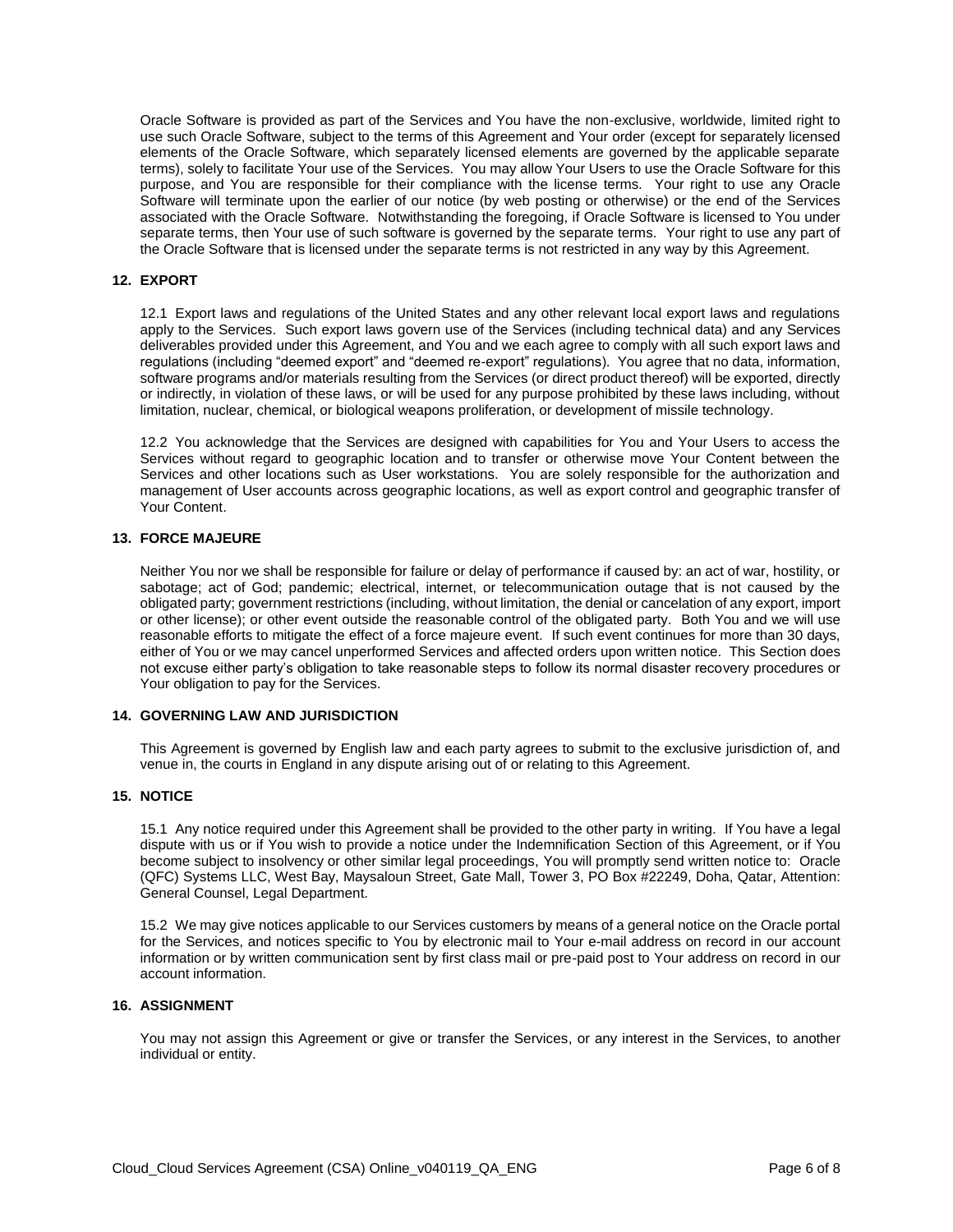# **17. OTHER**

 17.1 We are an independent contractor, and each party agrees that no partnership, joint venture, or agency relationship exists between the parties.

 17.2 Our business partners and other third parties, including any third parties with which the Services have integrations or that are retained by You to provide consulting services, implementation services or applications that interact with the Services, are independent of Oracle and are not Oracle's agents. We are not liable for, bound by, or responsible for any problems with the Services or Your Content arising due to any acts of any such business partner or third party, unless the business partner or third party is providing Services as our subcontractor on an engagement ordered under this Agreement and, if so, then only to the same extent as we would be responsible for our resources under this Agreement.

 17.3 If any term of this Agreement is found to be invalid or unenforceable, the remaining provisions will remain effective and such term shall be replaced with another term consistent with the purpose and intent of this Agreement.

 17.4 Except for actions for nonpayment or breach of Oracle's proprietary rights, no action, regardless of form, arising out of or relating to this Agreement may be brought by either party more than two years after the cause of action has accrued.

 17.5 Prior to entering into an order governed by this Agreement, You are solely responsible for determining whether the Services meet Your technical, business or regulatory requirements. Oracle will cooperate with Your efforts to determine whether use of the standard Services are consistent with those requirements. Additional fees may apply to any additional work performed by Oracle or changes to the Services. You remain solely responsible for Your regulatory compliance in connection with Your use of the Services.

for Your regulatory compliance in connection with Your use of the Services.<br>17.6 Upon forty-five (45) days written notice and no more than once every twelve (12) months, Oracle may audit Your use of the Cloud Services to ensure Your use of the Cloud Services is in compliance with the terms of the applicable order and this Agreement. Any such audit shall not unreasonably interfere with Your normal business operations.

 You agree to cooperate with Oracle's audit and to provide reasonable assistance and access to information reasonably requested by Oracle.

 The performance of the audit and non-public data obtained during the audit (including findings or reports that result from the audit) shall be subject to the provisions of section 4 (Nondisclosure) of this Agreement.

 If the audit identifies non-compliance, You agree to remedy (which may include, without limitation, the payment of any fees for additional Cloud Services) such non-compliance within 30 days of written notification of that non- compliance. You agree that Oracle shall not be responsible for any of Your costs incurred in cooperating with the audit.

 17.7 A person who is not a party to this Agreement has no rights under the Contracts (Rights of Third Parties) Act of 1999 to enforce any term of this Agreement but this does not affect any right or remedy of a third party that exists or is available apart from that Act.

#### **18. ENTIRE AGREEMENT**

 18.1 You agree that this Agreement and the information which is incorporated into this Agreement by written reference (including reference to information contained in a URL or referenced policy), together with the applicable order, is the complete agreement for the Services ordered by You and supersedes all prior or contemporaneous agreements or representations, written or oral, regarding such Services. Nothing in this Agreement excludes or limits Oracle's liability for deceit or fraudulent misrepresentation.

 18.2 It is expressly agreed that the terms of this Agreement and any Oracle order shall supersede the terms in any purchase order, procurement internet portal, or other similar non-Oracle document and no terms included in any such purchase order, portal, or other non-Oracle document shall apply to the Services ordered. In the event of any inconsistencies between the terms of an order and the Agreement, the order shall take precedence; however, unless expressly stated otherwise in an order, the terms of the Data Processing Agreement shall take precedence over any inconsistent terms in an order. This Agreement and orders hereunder may not be modified and the rights and restrictions may not be altered or waived except in a writing signed or accepted online by